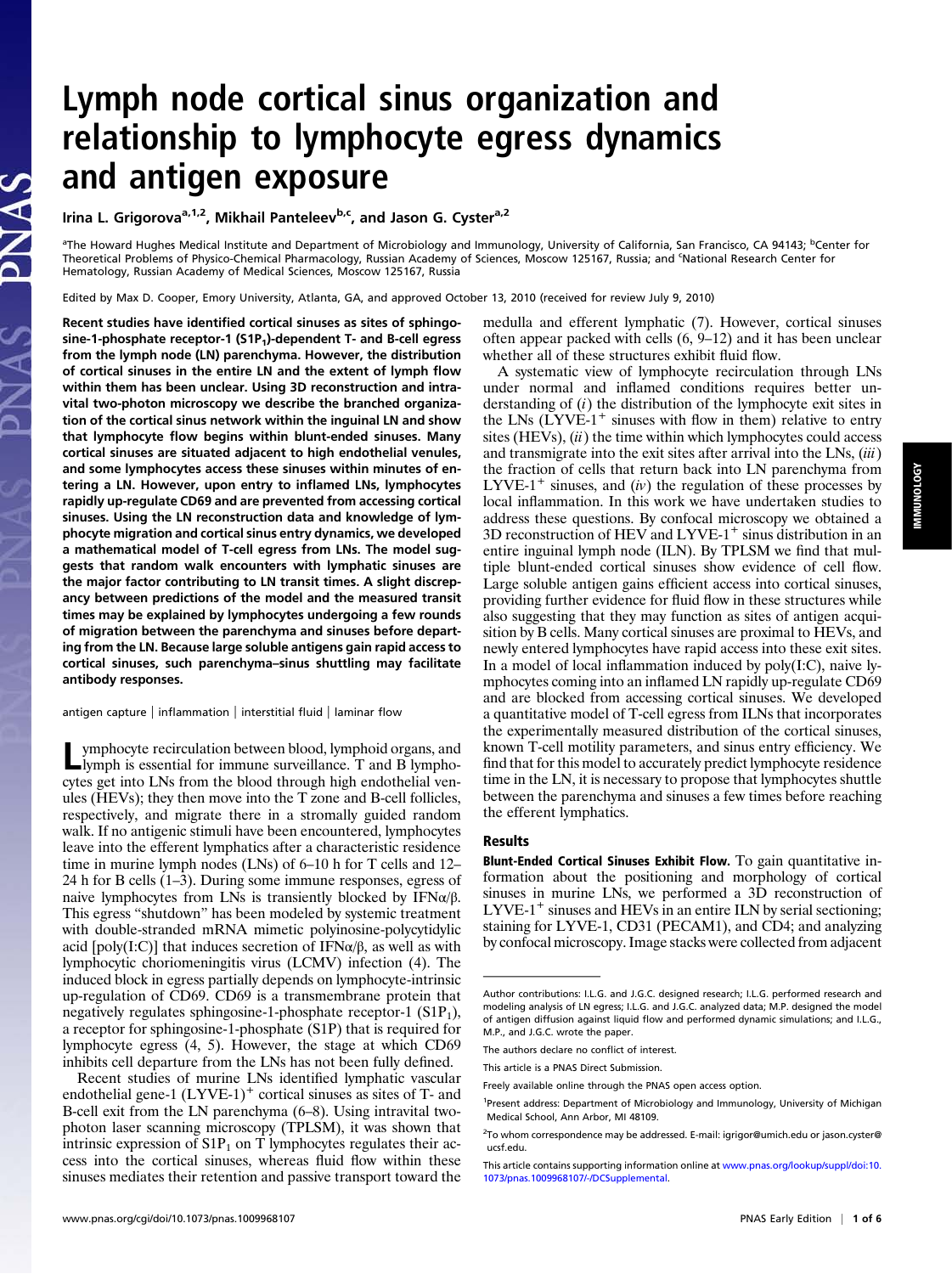20- to 30-μm sections and then compiled into a single file. This reconstruction demonstrated the presence of multiple blunt-ended sinuses that started near HEVs in interfollicular regions or at the follicle/T-zone boundary (Fig. 1), in agreement with previous studies (12, 13). Several connecting sinuses that extended from the subcapsular sinus (SCS) to medullary sinuses were also identified and usually were located adjacent to a B-cell follicle as well as passing near HEVs (Fig. 1 and [Movies S1](http://www.pnas.org/lookup/suppl/doi:10.1073/pnas.1009968107/-/DCSupplemental/sm01.mpg) and [S2](http://www.pnas.org/lookup/suppl/doi:10.1073/pnas.1009968107/-/DCSupplemental/sm02.mpg)). The 3D map obtained of the  $LYVE-1$ <sup>+</sup> structures allowed sinus distribution with respect to HEVs and the total sinus surface area to be measured, providing necessary parameters for egress modeling, as described further below. As an approach to examine whether the blunt-ended cortical sinuses showed evidence of cell flow, we determined the axis ratio of CD4 T cells that were within the lumen of the sinus and not touching the wall, within the lumen and touching the wall, or within the parenchyma near the sinus (Fig.  $2A$  and B). This analysis showed that most of the cells within the lumen and free from the sinus wall had a smaller axis ratio than the other cells, indicating they were more rounded and thus likely caught and retained in fluid flow (Fig.  $2A$  and B) (7). We then asked whether we could detect cells flowing within blunt-ended structures using intravital TPLSM. In a series of experiments we observed a steady lymph flow in the SCS (detected by faint autofluorescence of the lymph and by the large diameter of the SCS) for the first 2–3 h after the surgery, but after this time the flow became more variable. Studies in animal models and in humans have shown that prolonged anesthesia is associated with a reduction in lymph flow (14, 15). When the TPLSM analysis was performed within the first 2–3 h after surgery, many blunt-ended sinuses had cells flowing in them in the direction of the medulla [\(Movies S3](http://www.pnas.org/lookup/suppl/doi:10.1073/pnas.1009968107/-/DCSupplemental/sm03.mpg) and [S4\)](http://www.pnas.org/lookup/suppl/doi:10.1073/pnas.1009968107/-/DCSupplemental/sm04.mpg). We therefore suggest that blunt-ended sinuses act as lymphocyte-retaining exit sites.

#### High Molecular Weight Antigen Gains Rapid Access to Cortical Sinuses.

Because we detected slowly flowing cells in many cortical sinuses, we speculated that lymph-borne antigens accessing medullary sinuses may diffuse via the lymph to cortical sinuses. To test this possibility, we injected mice with phycoerythrin-coupled hen egg lysozyme (HEL-PE) (∼300 kDa), an antigen complex that is too large to access the LN parenchyma via conduits (16). To facilitate visualization of the antigen without the complication of loss during tissue preparation, we first transferred two populations of reporter B cells that are able to bind HEL with high affinity: wildtype MD4 Ig-transgenic B cells that localize in follicles and CXCR5-deficient MD4 Ig-transgenic B cells that localize to interfollicular and follicle-proximal T-zone regions. These are the sites where most of the cortical sinuses are situated. Three minutes



Fig. 1. Projection view of LYVE-1<sup>+</sup> sinuses and HEVs in ILN. (A) 3D view through an ILN from its cortical side, obtained by reconstruction of serial sections stained with anti-LYVE-1 (green) and imaged by confocal microscopy. LYVE-1 antibody stained cortical, medullary, and subcapsular sinuses (SCS), as well as macrophages in the medullary region. MR, medullary region between the two lobes of ILN. (Scale bar, 300 μm.) Data are representative of ILN serial section analysis from three mice ([Movie S1](http://www.pnas.org/lookup/suppl/doi:10.1073/pnas.1009968107/-/DCSupplemental/sm01.mpg)). (B) Projection view of a 46-μmthick section of ILN 70 μm underneath the capsule from the cortical side, stained to detect LYVE-1 (green) and CD31 (red) and imaged by confocal microscopy. (Scale bar, 300 μm.) Data are representative of ILN serial section analysis from two mice ([Movie S2\)](http://www.pnas.org/lookup/suppl/doi:10.1073/pnas.1009968107/-/DCSupplemental/sm02.mpg). Arrowheads in  $A$  and  $B$  indicate bluntended sinuses. Arrow in A indicates a sinus connected to the SCS at both ends.



Fig. 2. Lymphocytes within blunt-ended cortical sinuses are rounded. (A) Confocal microscopy image showing a section from a blunt-ended LYVE-1<sup>+</sup> sinus, stained for LYVE-1 (green) and CD4 (red). (Scale bar, 50 μm.) (B) Axis ratio of CD4 T cells inside blunt-ended LYVE-1<sup>+</sup> cortical sinuses. Data are shown for T cells inside and not touching the sinus wall (white circle), touching the sinus wall (light gray circle), and outside of the sinuses (dark gray circle). Data are combined from two serial reconstructions of ILNs (two mice), and in each, four different blunt-ended structures were analyzed. Medians are shown by horizontal lines.

after injection of HEL-PE into the footpad, many MD4 B cells in the cortical sinuses, medulla, and SCS had bound the antigen, whereas the majority of MD4 B cells in the parenchyma were unstained (Fig. 3A). Similar labeling was observed in ILNs 20–30 min after s.c. injection of HEL-PE in the flank and the base of the tail (Fig. 3B). The more rapid labeling after footpad compared with flank injection may reflect greater hydrostatic pressure in the former injection site, leading to more rapid movement of antigen through the afferent lymph. At 40–60 min after s.c. injection of HEL-PE, MD4 B cells in proximity to the cortical, medullary, and SC sinuses of the draining ILN had bound the antigen (Fig. 3C). The rate of HEL-PE appearance in LN sinuses and capture by MD4 B cells varied between animals, likely reflecting variations in drainage from the injection site. However, a similar sequence of labeling in sinuses and surrounding parenchyma was seen in multiple experiments ([Fig. S1\)](http://www.pnas.org/lookup/suppl/doi:10.1073/pnas.1009968107/-/DCSupplemental/pnas.201009968SI.pdf?targetid=nameddest=SF1). HEL-PE gave brighter staining in the medulla than in cortical sinus regions after both s.c. and footpad injections (Fig. 3 and [Fig. S1\)](http://www.pnas.org/lookup/suppl/doi:10.1073/pnas.1009968107/-/DCSupplemental/pnas.201009968SI.pdf?targetid=nameddest=SF1). This result is consistent with access of HEL-PE to cortical sinuses by diffusion from the medullary sinuses against the direction of the slowly flowing



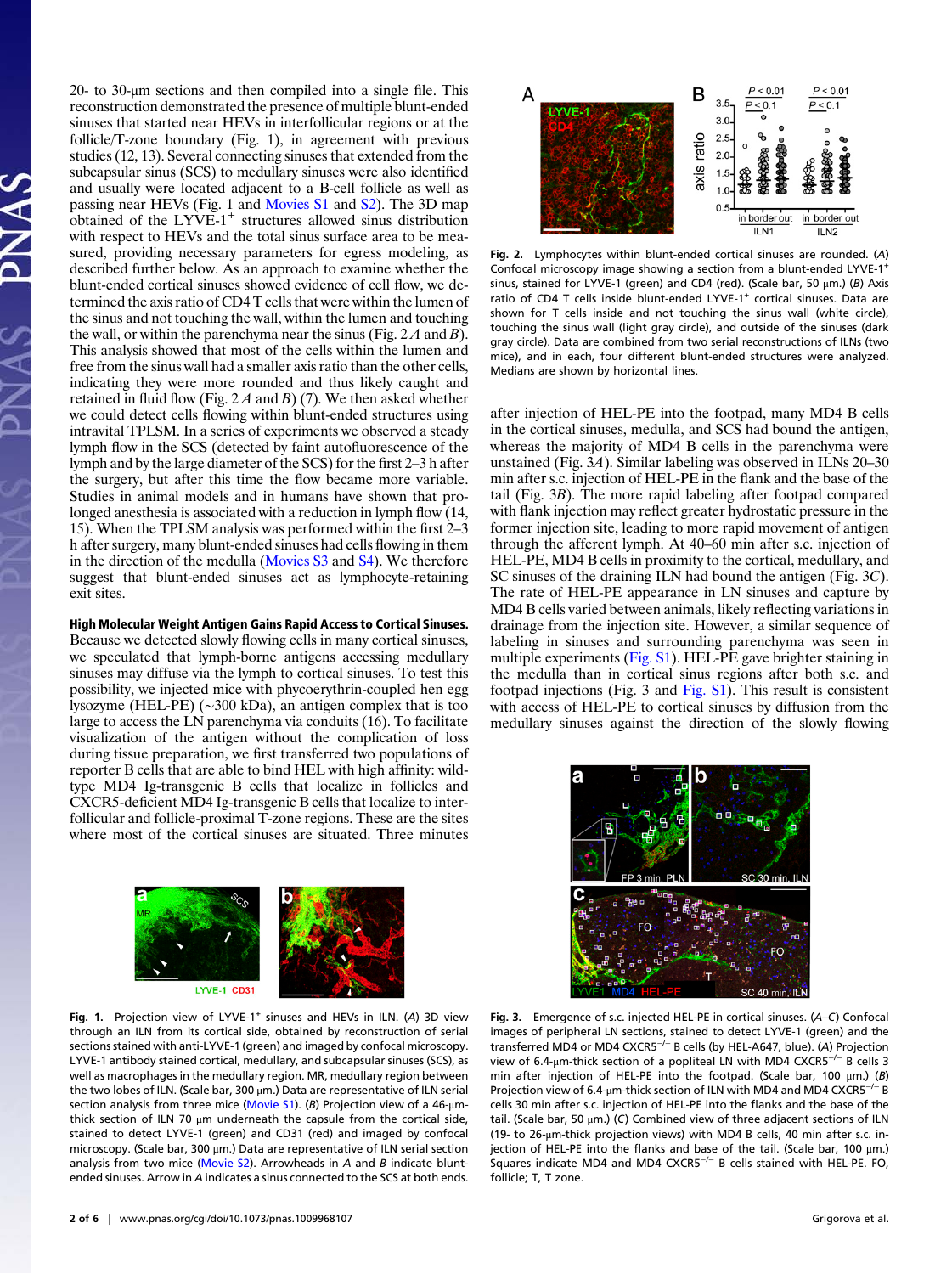IMMUNOLOGY**IMMUNOLOGY** 

cortical sinus lymph. In support of this hypothesis, dynamic cal-culations of diffusion against laminar liquid flow ([SI Materials and](http://www.pnas.org/lookup/suppl/doi:10.1073/pnas.1009968107/-/DCSupplemental/pnas.201009968SI.pdf?targetid=nameddest=STXT) [Methods](http://www.pnas.org/lookup/suppl/doi:10.1073/pnas.1009968107/-/DCSupplemental/pnas.201009968SI.pdf?targetid=nameddest=STXT)) suggest that protein antigens with molecular mass ∼300 kDa should rapidly spread into the sinuses if the liquid flow rate is comparable to or even a few fold faster than the experimentally measured flow rate of cells in the sinuses (7) ([Fig. S2\)](http://www.pnas.org/lookup/suppl/doi:10.1073/pnas.1009968107/-/DCSupplemental/pnas.201009968SI.pdf?targetid=nameddest=SF2).

Previous studies have shown that the small molecular weight antigen HEL-A647 gains rapid access to LN follicles either directly from the SCS or via conduits (17, 18), although how this antigen distributes with respect to cortical sinuses was not determined. Two to 5 min after footpad injection of HEL-A647, popliteal LNs showed a wave front-like labeling pattern of the MD4 B cells that propagated through the follicles away from the capsule and the brightly stained medulla ([Fig. S3\)](http://www.pnas.org/lookup/suppl/doi:10.1073/pnas.1009968107/-/DCSupplemental/pnas.201009968SI.pdf?targetid=nameddest=SF3). Although the extent of MD4 B-cell staining in the cortical sinuses was variable within this time period, they always appeared stained where the HEL-A647 wave front from the follicles or from the medulla reached the sinuses. Overall, the similar kinetics of HEL-A647 localization into the follicles and cortical sinuses suggest that the cortical sinuses themselves are not a preferential path for LN access by small antigens. These data also suggest that HEL-A647 diffusion through the follicles or spreading through sparse follicular conduits (17, 18) occurs before spread through the T-zone conduit network (16, 19). By 5–10 min after HEL-A647 footpad injection, most MD4 B cells proximal to or within the T zone were also stained.

In our previous analysis of T-cell behavior in cortical sinuses, we noted that some cells moved from the sinus back into the parenchyma, although this behavior was less profound in regions with flow (7). Here we observed examples of B cells migrating from cortical sinus regions with flow back into the parenchyma [\(Movies](http://www.pnas.org/lookup/suppl/doi:10.1073/pnas.1009968107/-/DCSupplemental/sm04.mpg) [S4](http://www.pnas.org/lookup/suppl/doi:10.1073/pnas.1009968107/-/DCSupplemental/sm04.mpg) and [S5](http://www.pnas.org/lookup/suppl/doi:10.1073/pnas.1009968107/-/DCSupplemental/sm05.mpg)). These observations suggest some amount of lymphocyte "shuttling" between sinuses and parenchyma, as also suggested by the quantitative analysis below, and might provide a mechanism for B-cell return into the parenchyma after an encounter with large soluble antigens in the sinuses.

Rapid Access of Lymphocytes into Cortical Sinuses. The close proximity of cortical sinuses to HEVs (Fig. 1) led us to ask how quickly cells entering LNs through HEVs can gain access to the sinuses. To address this question mice were injected with lymphocytes i.v. followed by LN section analysis to determine positioning of the transferred cells. No examples of direct transmigration from HEVs into sinuses were observed. The cells arriving in the LN at the junction of HEVs with lymphatic sinuses appeared aligned along the wall of the sinus (Fig. 4A). However, at 20 and 30 min after injection, many transferred lymphocytes were detected within the sinuses (Fig. 4B, [Movie S6](http://www.pnas.org/lookup/suppl/doi:10.1073/pnas.1009968107/-/DCSupplemental/sm06.mpg)). These observations suggest that  $S1P_1$ , which is down-regulated on lymphocytes in the blood



Fig. 4. Rapid access of lymphocytes into cortical sinuses. (A and B) Confocal images of peripheral LN sections from mice, i.v. injected 30 min earlier with T cells, labeled with CMTMR (red), and B cells, colabeled with CMTMR and CFSE (yellow), and stained to detect LYVE-1 (green) and CD31 (blue). (A) Projection view of 1.9-μm-thick section. (Scale bar, 50 μm.) (B) Projection view of 10-μm-thick section ([Movie S6](http://www.pnas.org/lookup/suppl/doi:10.1073/pnas.1009968107/-/DCSupplemental/sm06.mpg)). (Scale bar, 100 μm.) Data are representative of two experiments.

(20), resensitizes sufficiently within 20 min of lymphocyte entry to the LN parenchyma for their productive transmigration into cortical sinuses.

Lymphocyte Exclusion from Cortical Sinuses During Inflammation. The observed ability of lymphocytes to get into the exit sites shortly after their entry into the LN implies that a fraction of lymphocytes may go into the efferent lymphatics before surveying for antigen in the parenchyma. However, antigen presentation in lymphoid organs is often accompanied by inflammation. We therefore attempted to assess what happens to the newly arriving cells in locally inflamed LNs. IFNα/β induced in response to poly $(I:C)$ injection causes up-regulation of lymphocyte CD69 and inhibition of the egress-promoting function of  $S1P_1$  (4). Six hours after systemic treatment with poly(I:C), many cortical sinuses in peripheral LNs were partially or fully collapsed [\(Fig. S4](http://www.pnas.org/lookup/suppl/doi:10.1073/pnas.1009968107/-/DCSupplemental/pnas.201009968SI.pdf?targetid=nameddest=SF4)A). To test whether sinus collapse occurs because of the displacement of CD69 upregulated lymphocytes from the exit structures, we asked whether lymphocyte-intrinsic deficiency in CD69 would reverse the phenotype. Indeed, analysis of  $[CD69^{-/-} \rightarrow WT]$  and  $[CD69^{+/+} \rightarrow WT]$ bone marrow (BM) chimeras showed that at 6 h after poly(I:C) treatment, cortical sinuses in [CD69−/<sup>−</sup> ↦ WT] BM chimeras were less collapsed than in  $[CD69^{+/+} \rightarrow WT]$  BM chimeras ([Fig. S4](http://www.pnas.org/lookup/suppl/doi:10.1073/pnas.1009968107/-/DCSupplemental/pnas.201009968SI.pdf?targetid=nameddest=SF4)B). Moreover, quantitative analysis of CD69<sup>-/-</sup> and CD69<sup>+/+</sup> T and B cells cotransferred into wild-type recipient mice showed that CD69−/<sup>−</sup> cells were enriched in the cortical sinuses relative to the  $CD69^{+/+}$  cells at 6 h after poly(I:C) treatment (Fig. 5A–D). On the basis of these data, we infer that CD69 up-regulation reduces lymphocyte entry into cortical sinuses. This reduction results in a partial collapse of the cortical sinuses, similar to what was reported in mice treated with FTY720 or in lymphatic sphingosine kinasedeficient mice (8, 21).

To address how quickly CD69 is up-regulated on lymphocytes arriving into an inflamed LN, we induced localized LN inflammation by footpad injection of poly(I:C) with simultaneous control injection of PBS into the contralateral footpad (Fig. 5E). By 6 h after injection, cells in poly(I:C) draining popliteal LNs started up-regulating CD69 whereas in the contralateral LN (and the other peripheral LNs) CD69 up-regulaton did not occur. Analysis of CD69 up-regulation by lymphocytes arriving into the inflamed popliteal LN showed that B cells and CD8 T cells started up-regulation of CD69 by 30–60 min after their arrival (Fig. 5F). The onset of CD69 up-regulation was a little delayed in CD4 T cells, taking place between 60 and 90 min after their entry (Fig. 5E). These data show that CD69 up-regulation by lymphocytes in the inflamed LN is rapid compared with the median LN residence time and thus could significantly reduce the chance of potentially antigen-reactive lymphocytes undergoing premature exit from an inflamed LN.

Quantitative Model of T-Cell Egress from ILN. In a currently envisioned model of lymphocyte egress from LNs, naive lymphocytes can encounter  $LYVE-1$ <sup>+</sup> sinuses while moving in the LN by a stromally guided random walk. Upon the encounter they either turn back in the parenchyma or transmigrate into the exit structure, where they can become captured by flow and carried into the efferent lymphatics  $(6, 7)$ . However, whether  $(i)$  distribution of the entry and exit sites,  $(i)$  frequency of transmigration into the exit site upon contact, and  $(iii)$  lymphocyte motility within the T zone are sufficient to explain the experimentally measured kinetics of lymphocyte egress from the LN is unclear. To test this, we developed two quantitative models of T-cell egress from the ILN, using two different approaches to model T-cell motility within the lymph node: the simple model (SM) (22) and the conditional probability model (CPM) ([SI Materials and Methods](http://www.pnas.org/lookup/suppl/doi:10.1073/pnas.1009968107/-/DCSupplemental/pnas.201009968SI.pdf?targetid=nameddest=STXT)). On the basis of these quantitative models and the experimentally measured parameters  $(i$ -*iii*), we calculated the rate of lymphocyte entry into the sinuses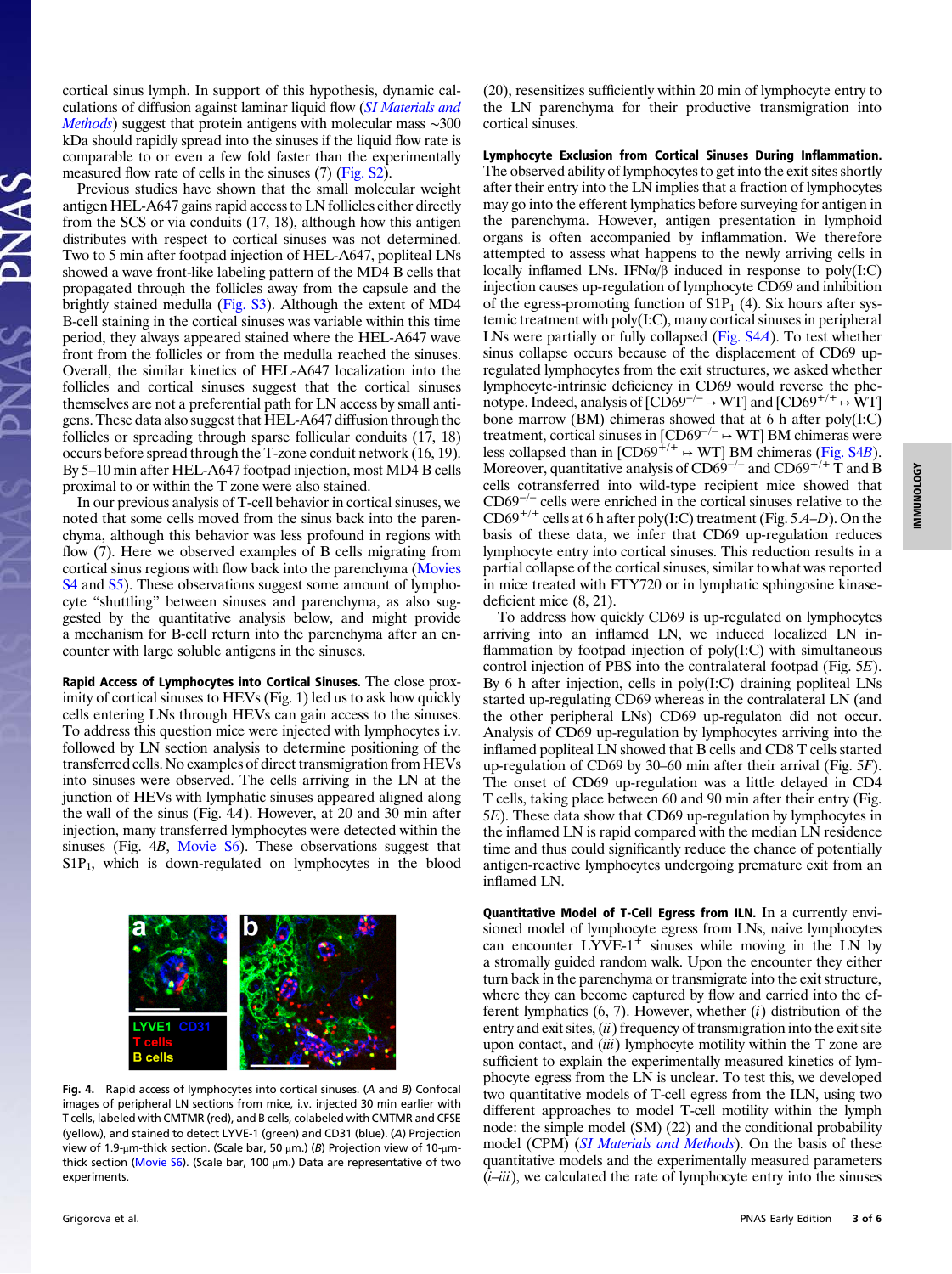

Fig. 5. Exclusion of CD69hi lymphocytes from cortical sinuses during inflammation. (A–D) Analysis of confocal images of peripheral LN sections from mice that had received cotransferred CD69<sup>+/+</sup> (labeled with CFSE, blue) and CD69<sup>-/−</sup> (labeled with CMTMR, red) T or B lymphocytes and were treated for the last 6 h with PBS or poly(I:C). (A and B) Representative sections, stained to detect LYVE-1 (green). (Scale bars, 100 μm.) (C and D) Quantitative analysis showing relative changes in the ratio of the CD69<sup>-/−</sup> to CD69<sup>+/+</sup> (C) T-cell or  $(D)$  B-cell numbers in the LYVE-1<sup>+</sup> cortical sinuses compared with the (C) T zone and (D) follicles. In each mouse at least ten 10- to 30-μm-thick  $(375 \times 375 \mu m)$  sections containing cortical sinuses were analyzed. (*E* and *F*) Kinetics of CD69 up-regulation by T and B lymphocytes after their entry into locally inflamed popliteal LNs. (E) Schematic of the experiment. Six hours after poly(I:C) injection into the right footpad (RFP) and PBS into the left footpad (LFP), Ly5.1 recipient mice were i.v. injected with Ly5.2 lymphocytes. After 20 min, further entry of lymphocyte into the LNs was blocked by i.v. injection of  $\alpha_{4}$ - and  $\alpha_{L}$ -specific antibodies. (F) Flow cytometric analysis of CD69 up-regulation by the transferred cells in inflamed right popliteal LN (RPLN, Lower) or control LNs (LPLN, Upper) at 1 h (blue), 1.5 h (red), 2 h (green), and 3 h (violet) after transfer. Data shown are representative of three experiments performed at 6 h and one experiment at 18 h.

(Fig. 6 and [Fig. S7](http://www.pnas.org/lookup/suppl/doi:10.1073/pnas.1009968107/-/DCSupplemental/pnas.201009968SI.pdf?targetid=nameddest=SF7)) and compared it with an experimentally measured residence time of T cells in ILNs.

Both the SM and the CPM models of lymphocyte egress predict that ∼30% of T cells arriving in the ILN through HEVs encounter the exit structures within the first 30 min, and by 2 h half of them encounter the sinuses at least once (Fig.  $6A$  and B). The newly arriving lymphocytes have a higher probability of encountering the sinuses compared with the cells residing in the ILN for  $>2$  h (Fig. 6 A and B, note the slope of the curve), due to the proximity of the cortical sinuses to HEVs. Overall, the CPM predicts an ∼20–25% faster rate of T-cell encounter with the sinuses and egress compared with the SM (Fig. 6). Under an assumption that the efficiency of lymphocyte transmigration into the sinuses does not change with time following their arrival in the ILN, the expected half-life of T cells in the ILN (before they transmigrate into LYVE-1<sup>+</sup> sinuses) is predicted to be  $~\sim$ 4–5 h (Fig.  $6 C$  and  $D$ ). This value would be only slightly delayed if the cells were unable to transmigrate into the sinuses (for example, due to  $\text{S1P}_1$  resensitization requirements) within the first 15 or 30 min after their entry (Fig. 6 C and D).

In addition to the quantitative modeling, we performed a volumetric analysis of T-cell access to  $LYVE-1^+$  sinuses ([SI Materials](http://www.pnas.org/lookup/suppl/doi:10.1073/pnas.1009968107/-/DCSupplemental/pnas.201009968SI.pdf?targetid=nameddest=STXT) [and Methods](http://www.pnas.org/lookup/suppl/doi:10.1073/pnas.1009968107/-/DCSupplemental/pnas.201009968SI.pdf?targetid=nameddest=STXT)). This analysis is based on the ratio of the cumulative surface area of the sinuses facing the T zone to the entire volume of the T zone (extracted from the representative ILN) and on the experimentally measured T-cell transmigration frequency and the time T cells spent in contact with the sinuses. In contrast to the quantitative modeling, volumetric analysis does not depend on the distribution of the entry sites and T-cell motility. The range of half-lives for T-cell transmigration into LYVE-1<sup>+</sup> sinuses estimated by volumetric analysis is either faster than or comparable to the predictions of the quantitative model ([SI Materials and Meth](http://www.pnas.org/lookup/suppl/doi:10.1073/pnas.1009968107/-/DCSupplemental/pnas.201009968SI.pdf?targetid=nameddest=STXT)[ods](http://www.pnas.org/lookup/suppl/doi:10.1073/pnas.1009968107/-/DCSupplemental/pnas.201009968SI.pdf?targetid=nameddest=STXT) and [Fig. S8\)](http://www.pnas.org/lookup/suppl/doi:10.1073/pnas.1009968107/-/DCSupplemental/pnas.201009968SI.pdf?targetid=nameddest=SF8), with both of them suggesting a slightly faster rate of T-cell access into the sinuses from the T zone than the reported



Fig. 6. Predictions of the quantitative models of lymphocyte entry into cortical sinuses in the ILN. Calculations were performed using T lymphocyte motility modeled as a simple random walk (SM) (A and C) or a conditional probability random walk (CPM) (B and D) and 3D reconstruction of HEVs and LYVE-1<sup>+</sup> sinuses of a representative ILN. For description see [SI Materials and](http://www.pnas.org/lookup/suppl/doi:10.1073/pnas.1009968107/-/DCSupplemental/pnas.201009968SI.pdf?targetid=nameddest=STXT) [Methods](http://www.pnas.org/lookup/suppl/doi:10.1073/pnas.1009968107/-/DCSupplemental/pnas.201009968SI.pdf?targetid=nameddest=STXT). (A and B) Fraction of T cells that have not encountered cortical LYVE-1<sup>+</sup> sinuses at various times after cell arrival into the ILN through HEVs. Simulations were performed with minimal distance set to 2 μm and contact distance of 5 μm (black circles) and 3 μm (gray circles). The dashed red line indicates the region of constant probability of encountering LYVE-1<sup>+</sup> sinuses between ∼2 and 10 h after cell entry and higher probability of sinus contact before 2 h after entry.  $\tau_{1/2}$ , calculated half-life for the first encounters of cells with sinuses. (C and D) The fraction of cells that have not transmigrated into LYVE-1<sup>+</sup> sinuses from the parenchyma if the probability of transmigration upon contact is 0.3. The probability of transmigration is constant (black circles), zero in the first 15 min after entry (white circles), or zero in the first 30 min after entry (gray circles). Simulations were performed with minimal distance set to 2  $\mu$ m and contact distance of 5  $\mu$ m.  $\tau_{1/2}$ , calculated half-life for cell transmigration into sinuses ([Fig. S6\)](http://www.pnas.org/lookup/suppl/doi:10.1073/pnas.1009968107/-/DCSupplemental/pnas.201009968SI.pdf?targetid=nameddest=SF6).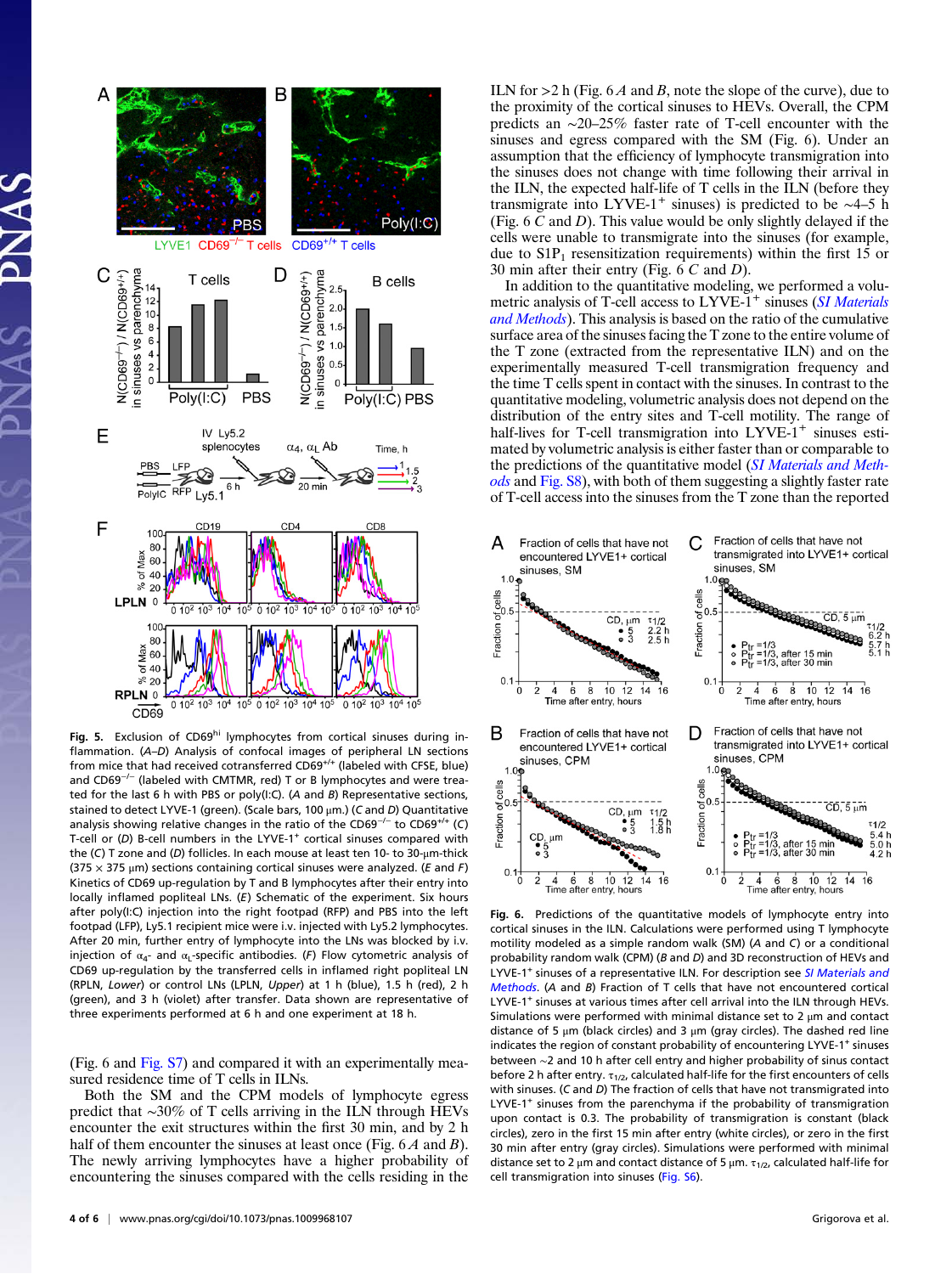rate of CD4 and CD8 T-cell exit from LNs (3). If the kinetics of lymphocyte exit from ILNs is tightly regulated (as would be expected on the basis of the previous report) (3), then the discrepancy between cell entry into the sinuses and egress from the ILN may be caused by overestimation of cell entry into some cortical sinuses. The frequency of T-cell transmigration into the sinuses was similar in various regions of ILNs imaged by TPLSM in four separate experiments ([Fig. S5](http://www.pnas.org/lookup/suppl/doi:10.1073/pnas.1009968107/-/DCSupplemental/pnas.201009968SI.pdf?targetid=nameddest=SF5)A) (7, 8). Therefore, we speculate that T-cell transmigration frequency does not vary a lot between various regions of the exit sites, although we cannot exclude its gradual variation over time (timer mechanism). For a timer mechanism to be relevant, it would have to operate over a long timescale, because we found little effect of reducing sinus entry efficiency for the 15–30 min after entry. However, multiple examples of lymphocyte return into parenchyma from the sinuses led us to propose an alternative mechanism that might contribute to lymphocyte transit time within LNs. Lymphocyte recirculation between the sinuses and parenchyma was experimentally observed before and in this work (Movies  $S4$  and  $S5$ ) (7, 8), especially in regions of the sinuses without flow or where the flow of the cells was restrained by macrophages close to the capsule. The experimental assessment of the physiological extent of lymphocyte return from the cortical sinuses back into the parenchyma may be somewhat ambiguous due to reduction in the fluid flow occurring during the intravital imaging. Estimations made with the quantitative model of T-cell egress suggest that to achieve an agreement between the calculated rate of cell entry into the sinuses and the experimentally measured half-life of T cells in the ILNs  $(8-9 h)$  (3), about half of the T cells that transmigrate into the sinuses should return back into the T zone.

## Discussion

In this study we demonstrate that blunt-ended cortical sinuses in LNs contain many rounded lymphocytes that are moving toward medullary sinuses. We suggest that the presence of lymph flow in cortical sinuses promotes the rounding up and capture of cells that have entered in an  $\text{S1P}_1$ -dependent manner, reducing their propensity to migrate back into the parenchyma and helping ensure they reach medullary sinuses and exit the LN. Using quantitative information about major LN exit sites, the volume of the T zone, and the established migration parameters of LN T cells, we estimate LN transit times that are quite close to the measured values, suggesting that these are the major parameters determining naive lymphocyte transit time. Although the model predicts egress times slightly faster than those that have been measured, our dynamic analysis shows that some cells do return to the parenchyma from sinuses, providing a likely explanation for the discrepancy.

The pathways of fluid flow into cortical sinuses have not been well defined. Conduits have been suggested to channel lymph arriving in the SCS to HEVs for return to blood circulation (12, 19). Because many blunt-ended cortical sinuses initiate near HEVs, it seems likely that such channeling also delivers lymph to cortical sinuses, and some tracer studies are consistent with this interpretation (23–25). In TPLSM experiments we observed simultaneous decreases in the amount of afferent lymph in the SCS (suggested by collapse of the ILN capsule after a few hours of intravital imaging) and in the cell flow rate in cortical sinuses, consistent with the possibility of fluid delivery from the SCS via the parenchyma and/or conduits. Due to the detection of higher protein concentrations in efferent compared with afferent lymph, the close proximity between HEVs and lymphatics, and their positive staining for aquaporin, it was previously suggested that lymph may flow from the blunt-ended cortical sinuses into the blood (12). However, we believe the more parsimonious explanation of the available data are that there is fluid accumulation by both HEVs and cortical sinuses. Moreover, LN capillaries may contribute to the formation of interstitial fluid in the LN such that there is some local passage of fluid from the blood into the cortical sinuses (26).

A typical view of the LN immune surveillance function is that lymphocytes enter the LN and then survey for antigen or antigenic peptides on dendritic cells (DCs), a process that may require hours. However, the immune surveillance function of LNs might be better considered in a hierarchical way, where the primary level of surveillance is for LN inflammation and the secondary level is for antigen or peptides displayed by DCs. With this view, a key requirement for successful immune surveillance is that the inflamed state of the LN is detected rapidly by entering lymphocytes. We show that when T and B cells enter an inflamed LN, CD69 is induced within an hour and access to cortical sinuses is strongly blocked. The collapse of many cortical sinuses in LNs responding to poly(I:C) that occurred as a result of CD69 induction in the lymphocyte is similar to the emptying of sinuses that is seen within hours of treatment with the  $S1P_1$ -modulating drug, FTY720 (8, 21), and suggests that the presence of lymphocytes within the sinuses is important for holding them open. This result also suggests that there is a lack of structural components, such as extracellular matrix tethers, to hold them open and implies that the amount of fluid flow within the structures is influenced by their cellular content.

Recent studies identified a number of paths by which antigens arriving in LNs can reach B cells. Whereas small antigens (<70 kDa) can gain direct access to follicles via the SCS floor or through conduits, particulate and opsonized antigens can be captured and displayed to B cells by SCS macrophages or transported to areas near follicles by DCs (18, 27, 28). The ability of large protein antigens to gain rapid access to cortical sinuses, most likely by diffusion in the lymph, suggests a unique mode of B cell encounter with antigen. Interestingly, although the pathway is predicted to be accessible for big proteins/protein complexes, for viral particles this access should be orders of magnitude less efficient [\(Fig. S2\)](http://www.pnas.org/lookup/suppl/doi:10.1073/pnas.1009968107/-/DCSupplemental/pnas.201009968SI.pdf?targetid=nameddest=SF2). We demonstrate that cognate B cells within or adjacent to cortical sinuses rapidly acquire the large HEL-PE antigen complex. The visualization of some B cells moving from cortical sinuses back into the parenchyma, and the suggestion from the modeling analysis that many of the T cells that enter sinuses return to the parenchyma at least once, supports the possibility that this is a relevant pathway of local B-cell antigen encounter. Under inflammatory conditions, antigen exposure by entry into lymphatic sinuses will be antagonized by CD69, but B cells may continue to probe sinuses in an  $S1P_1$ -indpendent manner (7), allowing for continued exposure to sinusoidal antigen. DCs might also acquire large soluble antigens, perhaps including viral antigens (29), by sampling cortical sinus fluids. B cells are occasionally observed migrating on the luminal side of the SCS (8, 30), and consistent with direct exposure of such cells to SCS lymph, some antigen-labeled cognate B cells were detected in the SCS within minutes of HEL-PE injection. Thus, all of the sinuses in the LN may serve as sites for B-cell encounter with large soluble antigens during their period of drainage into the LN.

### Materials and Methods

Mice. Six- to 12-wk-old Ly5.1 (CD45.2) and Ly5.2 (CD45.1)C57BL/6micewere from either the National Cancer Institute or Jackson Laboratories. C57BL/6 Tg(UBC-GFP)30Scha/J (004353) were from Jackson Laboratories. MD4 (31), CXCR5−/<sup>−</sup> (32), and CD69<sup>-/−</sup> (33) mice were from internal colonies. [CD69<sup>+/+</sup>  $\mapsto$  WT] and [CD69−/<sup>−</sup> ↦ WT] BM chimeras were generated by reconstitution of irradiated Ly5.2 mice with bone marrow from CD69<sup>+/+</sup> and CD69<sup>-/−</sup> mice, as described (6). Immunizations and treatments with poly(I:C) were performed as de-scribed in [SI Materials and Methods](http://www.pnas.org/lookup/suppl/doi:10.1073/pnas.1009968107/-/DCSupplemental/pnas.201009968SI.pdf?targetid=nameddest=STXT). Animals were housed in a specific pathogen-free environment in the Laboratory Animal Research Center at University of California (San Francisco), and all experiments conformed to ethical principles and guidelines approved by the Institutional Animal Care and Use Committee.

Cell Isolation and Flow Cytometry. T and B cells were isolated from spleen, peripheral and mesenteric LNs, and purified as described (7). Purities were typically >95%. Lymphocyte preparations before adoptive transfer and lymph node cells postimaging were stained with various fluorochrome-conjugated